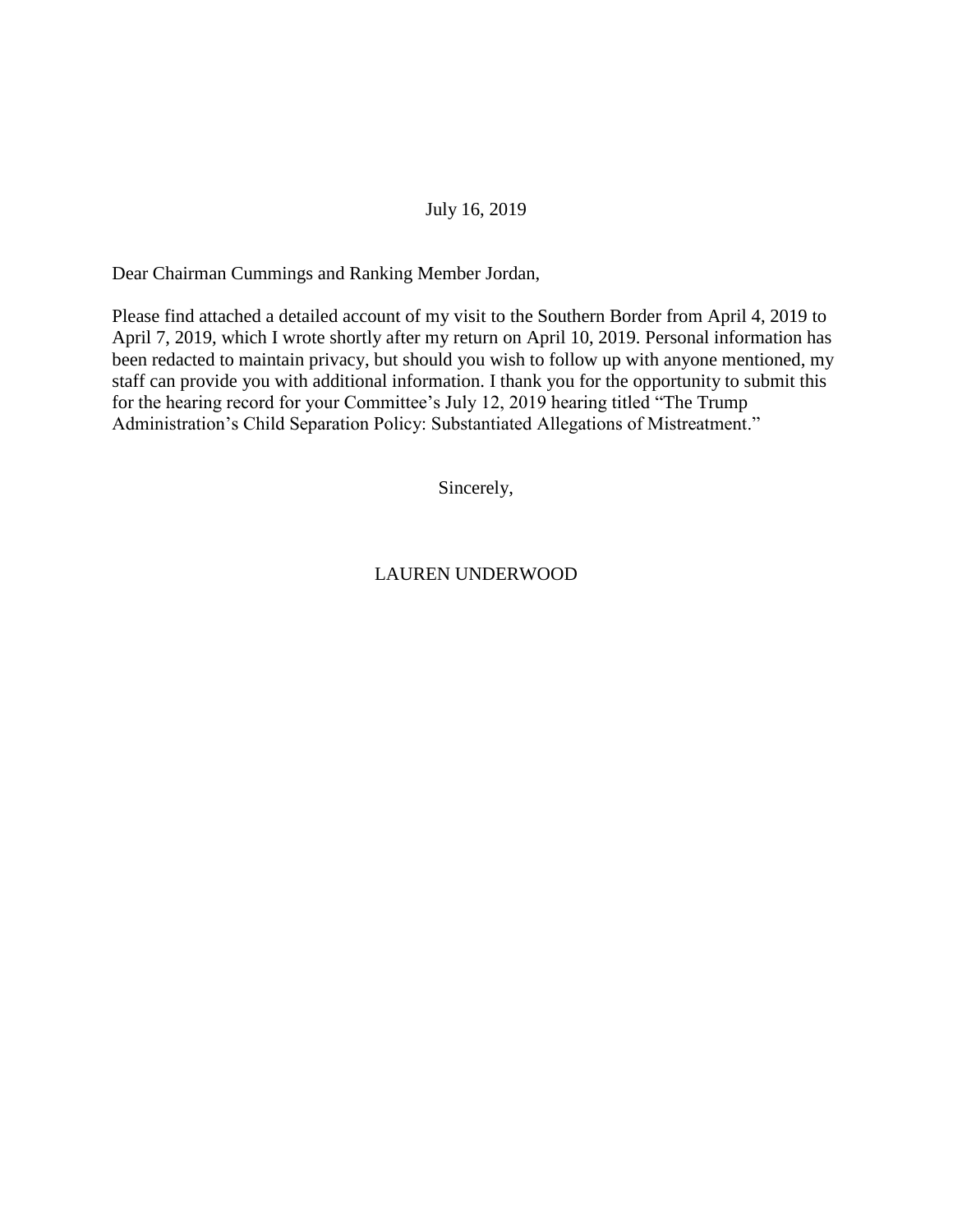#### **Statement of Rep. Lauren Underwood on her April 4-7, 2019 visit to the U.S. southern border**

# **Background**

The House Committee on Homeland Security Subcommittee of Border Security, Facilitation and Operations sponsored a trip to the southern border to examine the state of border security from April 4 to April 7, 2019. Committee members visited El Paso, Texas and McAllen, Texas.

Participating members included Chairwoman Kathleen Rice (subcommittee chair), Rep. Bonnie Watson Coleman, Rep. Nanette Barragan, and Rep. Veronica Escobar. In addition to meeting with individuals being detained, Representatives met with Dr. Alexander L. Eastman, the Senior Medical Official for Operations and senior clinician working on the U.S. Mexico Border. Dr. Eastman is a trauma surgeon and a federal law enforcement officer.

The following report was authored on April 10, 2019.

# **General Conclusions & Suggested Items for Follow Up**

- **ICE and Border Patrol continue to deny members of Congress the opportunity to have private 1:1 conversations with detainees without a 48-hour prior arrangement.** There are several individuals listed on page 4 who I spoke with directly. They expressed interest in further dialogue with visiting members of Congress.
- **There is no comprehensive or streamlined process to reunite children with their parents.** There is also no effort to reunite family members - if a sibling, aunt/uncle, or grandparent travel with a child, those individuals have no ability to be reunited domestically under current practice (as described to us).
- **Medical services are provided inconsistently as facilities utilize in-house medical staff, deployed PHS and Coast Guard officers, and contractors.** There are significant vulnerabilities in the health care services provided to migrants and detainees, and I remain concerned about the future likelihood of a medical emergency or additional deaths at these federal facilities.
- **There are striking differences between the treatment of the Unaccompanied Children and other children who presented at the port of entry and those who were apprehended by Border Patrol.** This disparity doesn't seem to have an associated cost, furthering the cruel treatment of migrants in federal custody. Across settings, UACs had age-appropriate activities (movies, crayons), clean comfortable clothes, floor cushions, and ready access to food and snacks, while other individuals (including children) lacked access to anything similar.

# **Site Specific Summaries**

- **El Paso** Paso Del Norte Bridge (PDN) port of entry had 70 drug seizures in 2019, ranging from 1 kilo to several pounds. The average seizure is over 20 pounds of illicit drugs found in a passenger car.
	- o They've identified a new trend 7 drug seizures in rail cars since December 2018.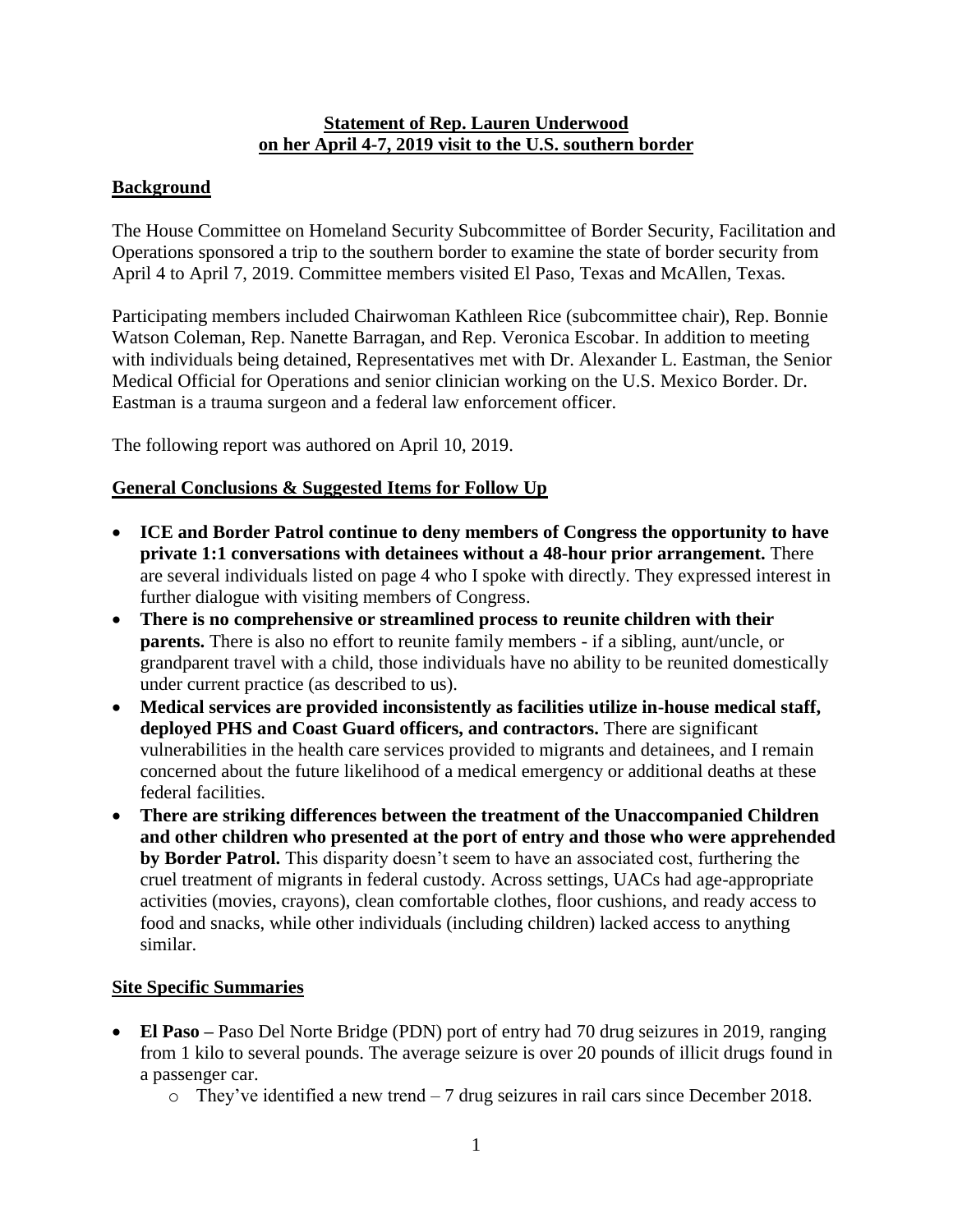- o They are not seeing much fentanyl.
- US Border Patrol said the increase in migrants is driven by word spreading that the US is not prosecuting individuals. CBP says that catch and release is driven by volume—can't detain the number of people presenting at the border each day.
- Border Patrol is keeping the individuals who were under the bridge tents in the parking lot. They have 12 porta potties for 450 people.
- I learned that the DHS Office of Health Affairs is now part of the DHS Countering Weapons of Mass Destruction Office. Director – Jim McDonnell.
- A medical official attempted a flu vaccine<sup>1</sup> effort (using DHS resources to purchase vaccines) but local public health officials were not willing to provide staff to do the mass vaccinations.
- There is a weekly call with state and local health officials across the border community.
- In El Paso, Border Patrol agents complete a health interview for all migrants. The form was developed by a senior medical official as a standardized tool. For migrants presenting with a health condition, the next step is a medical assessment by a clinical contractor. Then, acutely ill individuals are taken to a local hospital, escorted by a uniformed officer, until the medical team says they are cleared for discharge.
	- o Border Patrol completes all of their work on paper forms. Senior medical officials are working to develop an Electronic Health Record system.
- According to a DHS medical official, there is no Trump Administration FTE presence along the border, which is surprising considering the emergency declaration.
- The State Department has a health liaison based in Juarez. This individual monitors the health status of the migrants en route to the US/Mexico border (the caravan and others) and gives senior medical officials a heads up on medical conditions that they can expect to see.
- Senior medical officials at DHS are having a health summit with state and local public health folks. It is reported that the Association of State and Territorial Health Officials (ASTHO) and the National Association of County and City Health Officials (NACCHO) have been good partners.
- I spoke with a medical official who would like the DHS medical team to have contracting authority in order to develop one DHS-wide medical system (currently Border Patrol is the only agency with contracting authority, and they have no individual with healthcare expertise on staff, to evaluate contractor expertise).
- **Station 1<sup>2</sup>** migrants are being kept in cells, organized by demographics. Several cells are so crowded that individuals cannot lay down – but some other cells are nearly empty. This is due to differences in the volume of migrant by their demographic categorization (single men, single women, the male head of household with children, the female head of household with children). Border Patrol justifies this by saying that people only stay there for a day or two before being released. These cells were not locked. One 8 ft by 20 ft cell had 30+ children and adults packed into there with just a Mylar blanket — no floor cushions.
	- o They have 24/7 medical staff here, provided by the U.S. Coast Guard (we met one physician and one EMT). The Coast Guard will remain on site until May 1, and then services will be provided by Federal Contractors.

 $\overline{a}$ 

<sup>&</sup>lt;sup>1</sup> https://www.npr.org/sections/goatsandsoda/2018/11/08/665652847/health-care-for-themigrant-caravan-flu-blisters-but-definitely-not-smallpox

<sup>2</sup> Border Patrol El Paso Station, 9201 Gateway South, El Paso, TX 79924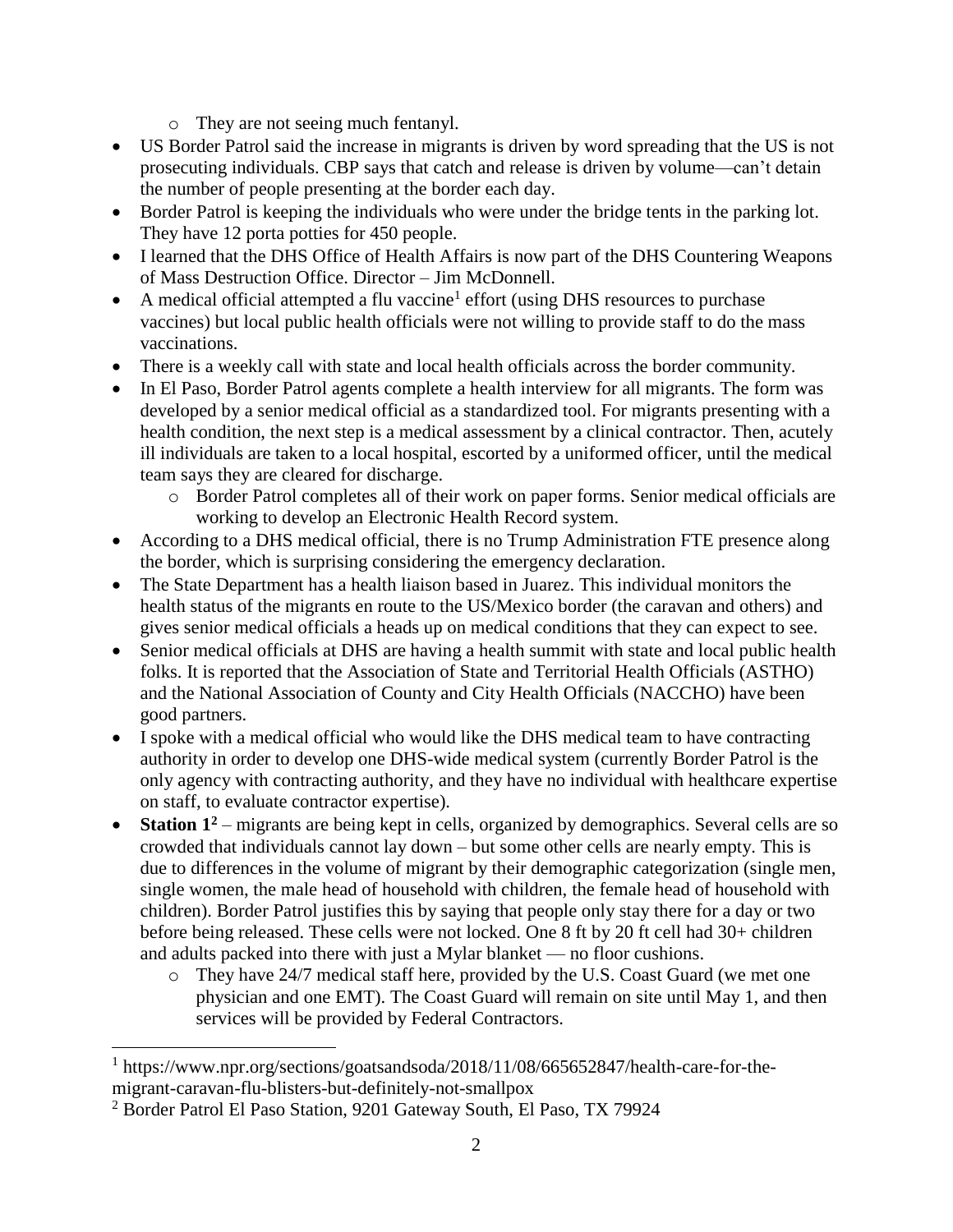- o Only families are kept here. Mexican nationals and single adults remain in a border patrol facility at the Port (PDN).
- **ICE Enforcement & Removal Operations (ERO)<sup>3</sup>** There are five ICE-owned facilities in the country. This facility has 840 detainees, 35% of whom have prior criminal convictions. This facility covers west Texas and all of New Mexico. There is a facility for transgender detainees in New Mexico.
	- o They work with HHS Office of Refugee Resettlement to reunite children and parents in the process of removal — the children are brought to El Paso only after the parent requests the child AND the deportation order has been issued. The family unit then gets deported together. It takes a number of weeks for the reunification to happen (they did not go into specifics about why it takes so long).
	- o Four judges work on site at this facility
	- o Per ICE policy, all single adults will be taken into custody.
	- o This facility has exceeded its funded capacity— 2600 funded beds in the El Paso Sector. They currently have 3000 individuals in custody using emergency funds.
	- o Staff insists that "this is a detention facility, not a jail".
	- o All new arrivals are screened within 12 hours by a registered nurse. Sick individuals are sent back to Border Patrol. The medical units are not designed to treat individuals with acute illnesses.
		- **These clinicians do not receive screening material from CBP or Border Patrol.** They have a unique intake form. They did not make this form available for close review.
		- Clinicians are contractors and federal officers. Psychiatric nurse practitioners via telemedicine.
		- [Name redacted]is the medical lead at this facility. He is an RN and this ICE facility is his permanent duty station.
		- This facility does dialysis.

 $\overline{\phantom{a}}$ 

- Women in their third trimester are "generally released" by Border Patrol and should not be sent to a detention facility in the interim.
	- We saw at least 3 women in the third trimester.
- o Female detainees report insults and verbal abuse from the ICE officers. They complained of culturally inappropriate food, extended wait time and uncertainty about their place in the process.
- o ICE officials were not able to describe a comprehensive process to link parent and child, making reunification extremely difficult. They identified that fingerprinting and photography are not allowed, which would aid their ability to more quickly reunify families.

We met with four detained individuals who need follow up meetings with future congressional delegation members. Rep. Veronica Escobar's staff is obtaining privacy releases from these individuals. *[Individuals' names, dates of birth, and identification numbers are redacted to maintain their privacy.]*

<sup>3</sup> El Paso ICE Service Processing Center, 8915 Montana Ave, El Paso, TX 79925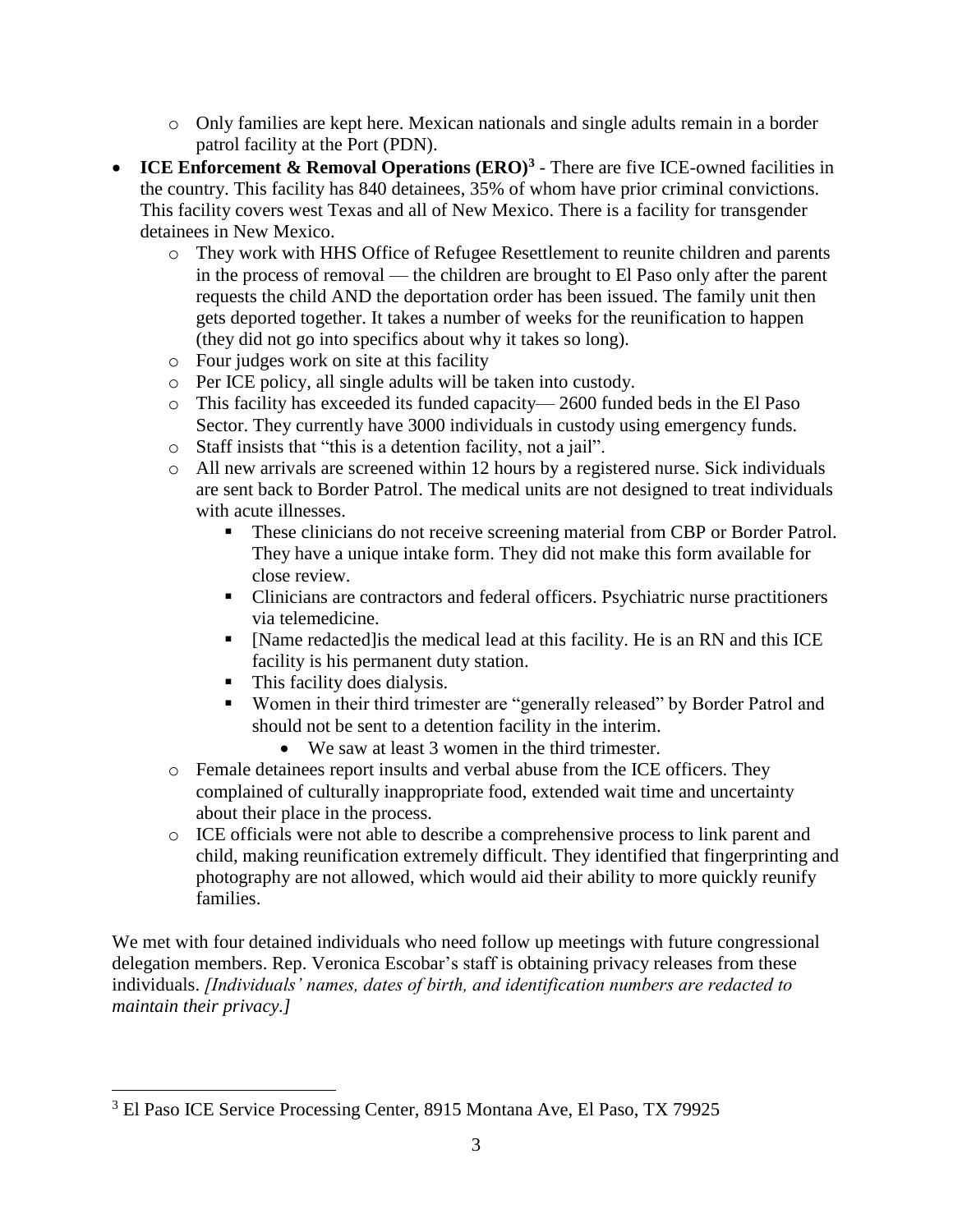# **Individual 1, Male**

Detained since: 11/23/2018 Speaks English He was in the infirmary. Wanted to speak with us after seeing our news conference on TV and says he's experienced a human rights violation based on racism.

#### **Individual 2, Female**

Detained since: 4/5/2019 Speaks Spanish She is seven months pregnant and is still being held at an ICE facility. We were told that pregnant women in their third trimester were routinely processed and released.

# **Individual 3, Female**

Detained since: 9/22/2018 Speaks Spanish and Portuguese. She was in the law library. Says she requested to speak with members of Congress last week and her request was not honored. She would like to speak to someone next time.

#### **Individual 4, Female**

Detained since: 8/28/2017 Speaks English

Individual 4 was in isolation. Says she has spent 1.5 years in segregation and 8 months in cell 7B in isolation. Says she was involuntarily placed into segregation due to being a transgendered woman. Claims she has an interview pending next week with the National Consortium of Investigative Journalists.

- **Rio Grande Valley (McAllen, TX)** At Sandino's bridge (the local port of entry), they only accept 3-5 people claiming asylum on a good day. This is incentivizing most people to cross the Rio Grande illegally and they are seeing an uptick in drownings.
	- o The planned border wall is 300 yards from the border (in this area the River is the border). In between the river and the proposed site of the wall is private property — a community church, farmers, etc.).
		- If plans move forward, people would still cross the Rio Grande, walked 300 yards, in the United States, to present to the Border Patrol agent at the wall and surrender. This will not solve any problem.
		- Local farmers feel they're losing the opportunity for due process and that their civil rights are being violated. The local farmers who own land in the gap area in the US between the river and the proposed border wall would effectively have an unincorporated area, unable to receive public utilities. This is a change, that would impact property values.
		- [name redacted] is the CBP Project Manager in charge of the border wall in this region.
		- CBP will not host information sessions or consultations with landowners as a group. Only 1:1. Sierra Club has been doing outreach to landowners.
			- Legal representatives of the landowners have been denied entry into federal information sessions or consultations. (Legislative proposal —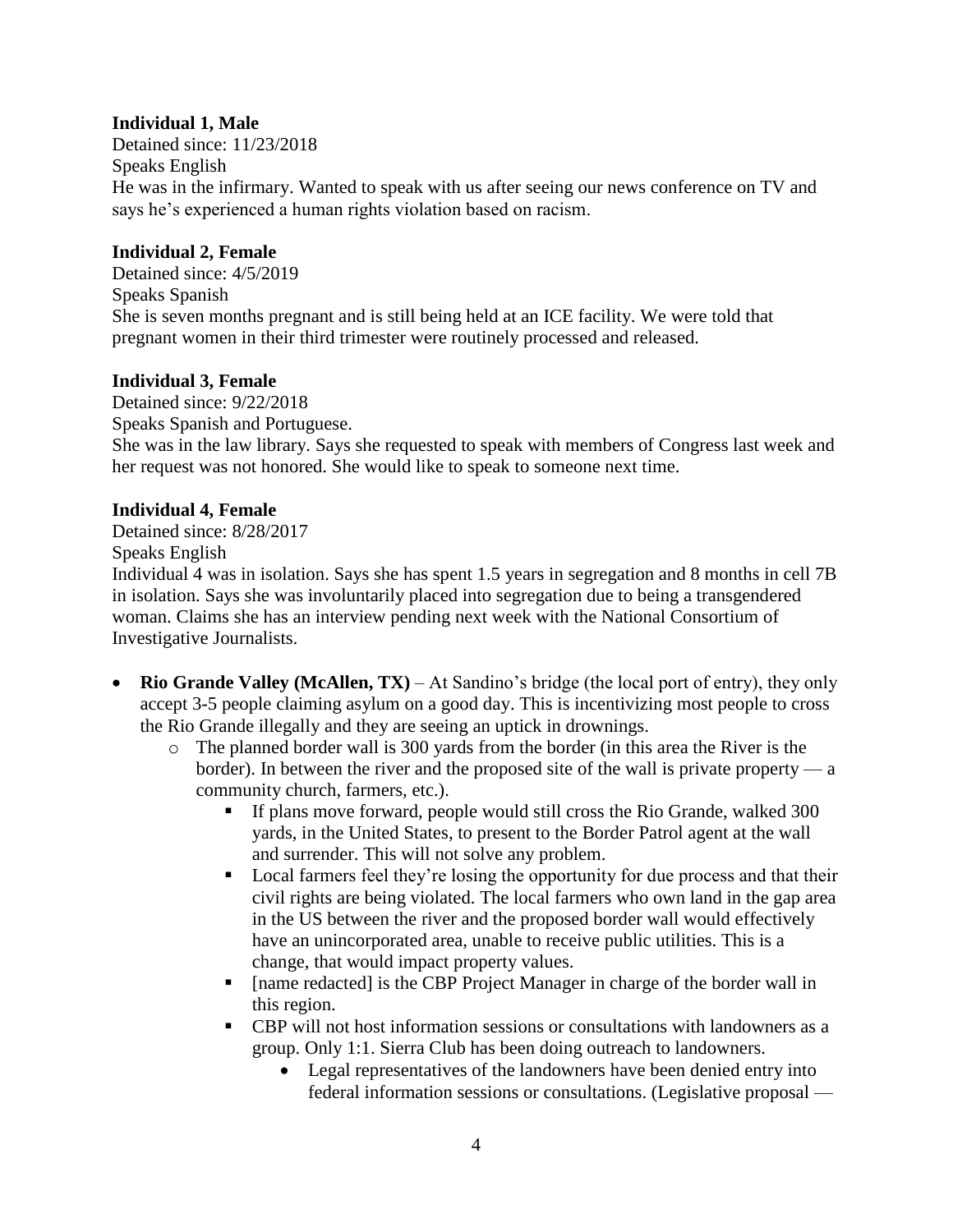allow landowners and legal representatives to be permitted entry into consultative meetings, briefings, discussions, hearings, and negotiations).

- Local advocates are concerned with a lack of transparency of maps/plans for the forthcoming wall.
- Flooding is a real concern among advocates and how the wall and dams will impact loss of life, and strongly place homes in the flood plain at risk.
- o The Endangered Species Act and Wildfire Protection Act are waived to build the wall – local activities expect a significant ecological impact.
- o Generally, the main drug they're seizing between ports is marijuana, and that's decreasing due to domestic legalization.
	- Methamphetamines, cocaine, and opioids are apprehended AT the port.
- **Ursula Border Patrol Detention Center<sup>4</sup>** they don't have access to foliage penetrating radar or drones.
	- o The center director says a secure border requires additional personnel. Says 40% of his staff are processing paperwork and accompanying migrants to the hospital.
	- o The region has 3100 agents over 277 miles. FEMA is working in the region.
	- $\circ$  They average 1000 apprehensions per day 700-750 are people who seek out Border Patrol to surrender. 250 are "runners" and 150 get away each day, based on footprints and photographic evidence.
	- o They are seeing MS-13 members in their detention center.
	- o The Border Patrol agents are not complete in health interviews in the field. Upon arrival at the detention center, officers complete a visual assessment (looking for rashes or signs of illness) under the supervision of the medical team. They are not keeping records/charts on each individual.
		- Loyal Source Government Services is the clinical contractor at this facility. Their supervisor is [name and phone number redacted]. Their scope is limited acute and limited chronic care — they were offering treatment for pneumonia, urinary tract infections, hypertension, diabetes and gastritis that day. CBP Border Patrol Contracting Officer is [name redacted].
		- **•** The on-site contractors were unwilling to be clear about accountability chain for migrants discharged from hospital and who supervises their medical needs until transfer out of the detention facility.
			- The contractors review post-hospital paperwork and make recommendations for how agents should care for migrants.
			- Contractors also make recommendations for migrant transfer out of the detention center (via van or ambulance).
			- If medical help is needed between federal transport, ICE medical staff provide that assistance.
		- Dependable Health Services is the contractor responsible for providing care to UACs and children whose parent has gone to the hospital. This organization only provides care during the day. At night, Border Patrol officers provide direct care.
	- o At this facility, there are approximately 50 individuals are being kept in each cell.

 $\overline{\phantom{a}}$ 

<sup>&</sup>lt;sup>4</sup> RGV Centralized Processing Center, 3700 W. Ursula Ave, McAllen, TX 78503